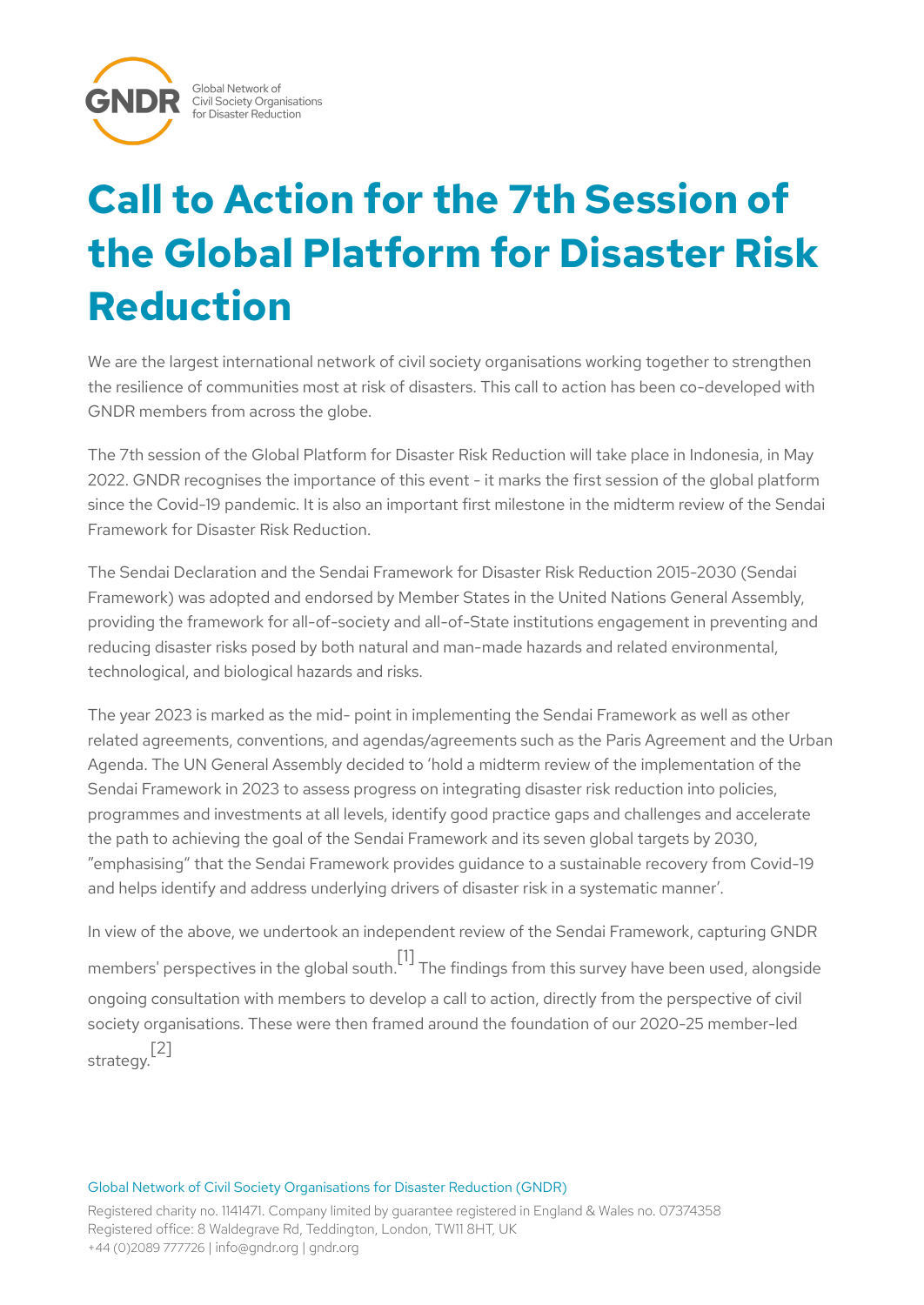This call to action will directly input into the NGO major group formal declaration that will be submitted to UNDRR ahead of the Global Platform for Disaster Risk Reduction. It will also feed into the wider Stakeholder Engagement Mechanism formal declaration. **Here, we aim to continue to highlight the crucial role that civil society has in meaningfully implementing an all of society approach necessary for effective risk management policy and practice.**

# **Risk is increasing**

# 2022: Covid-19, conflict, climate change, displacement, and food insecurity

People on the frontline of risk continue to highlight the urgency of strengthened risk reduction measures. In 2022, an estimated 274 million people will face hunger, conflict, and displacement because of disasters, climate change and the Covid-19 pandemic.  $\left[^3\right]$  Climate change is being described as a super-risk driver by communities on the front line of risk.

GNDR recognises the conflict in the Ukraine as an example of the systemic nature and global connectedness of risk. For example, the conflict is having a direct impact on rising food insecurity across the MENA and Africa regions. [4] GNDR also recognises the importance of not overlooking the ongoing conflict and protracted crises being felt by those on the front line of risk in fragile states such as Afghanistan, Yemen, Syria, Somalia, DRC and Ethiopia.

Civil society organisations recognise this increasing risk and highlight that it is combined with a lack of resources for disaster risk reduction reaching the local level. [5] GNDR calls on decision makers at all levels to recognise this level of urgency, and clearly demonstrate how the second half of the Sendai Framework implementation will address the increasing, systemic and dynamic nature of risk, and support all of the Agenda 2030 frameworks to adopt risk-informed interventions across the humanitarian–development–peace nexus.

GNDR recognises that progress has been made in achieving the Sendai Framework targets. Most notably, our members have highlighted that (1) investment has been made in understanding disaster risk reduction across multi-stakeholders and all levels, and (2) civil society has significantly invested in communities' understanding of disaster risk reduction. The most successful interventions are reportedly ones that were community-led, included collaborative governance, and took an all of society approach. However, if we are to successfully achieve the targets set out in the Sendai Framework, significant actions need to be taken ahead of 2030.

Ahead of the Global Platform for Disaster Risk Reduction 2022, GNDR has captured the eight priority action areas identified by our members and outlined what global decision makers, member states and fellow civil society organisations need to work together on.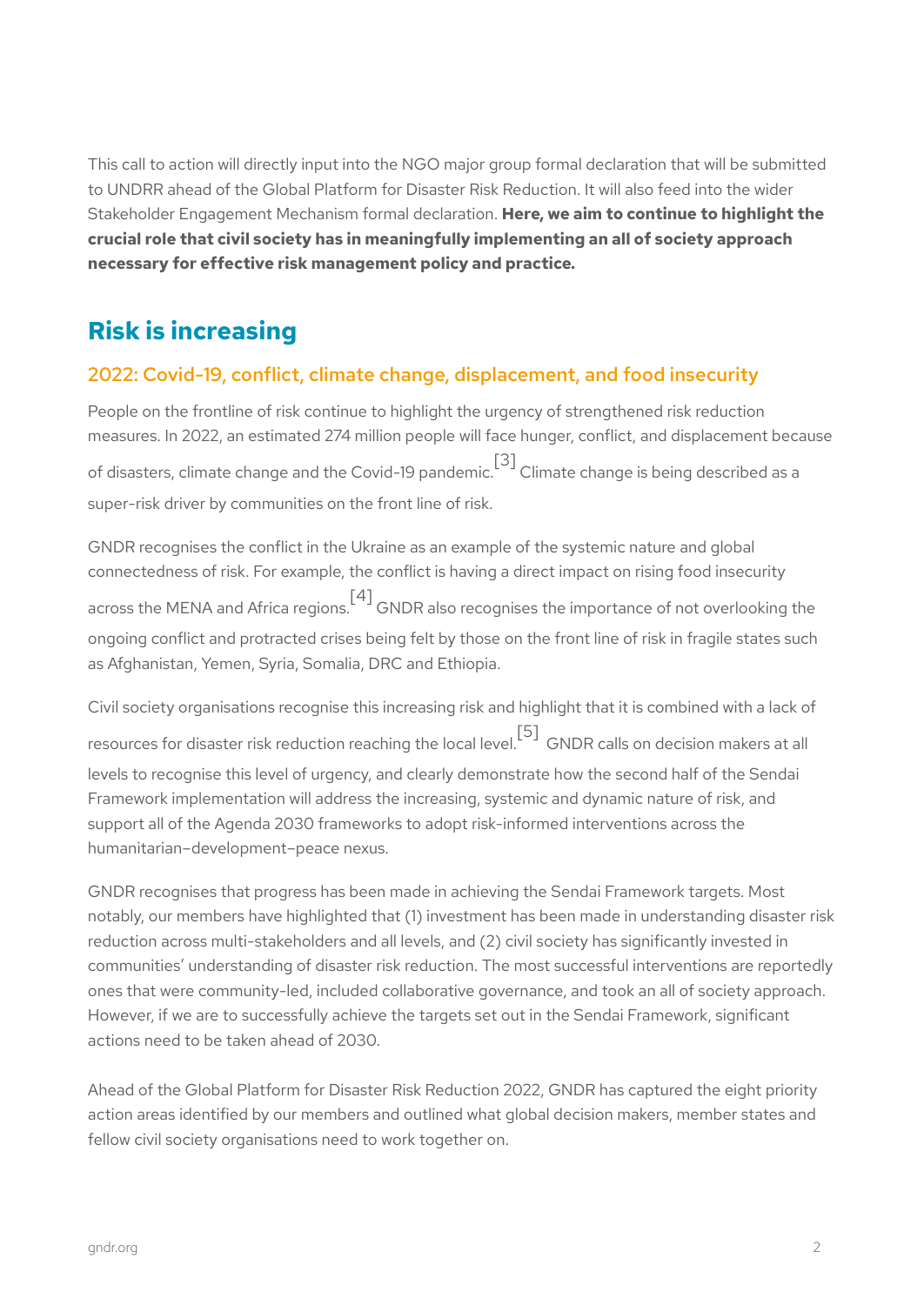**GNDR urges all stakeholders to champion (1) localisation, (2) risk informed development, and (3) civil society led collaboration for the meaningful implementation of an all of society approach to disaster risk reduction.**

# **Specifically, GNDR calls for global decision makers to support and champion the following messages with members states:**

#### **1. Listen to communities**

- Our primary call is to listen to the community, to those on the front line of risk, the first responders. Those living in communities on the front line of risk have the local knowledge, expertise, and capacity to significantly strengthen risk governance in policy and practice
- Meaningfully include local leaders in the implementation and monitoring of the Sendai Framework
- Institutionalise including community voice, knowledge and recommendations in decision making. Avoid tokenistic inclusion and empower local voice to lead decision making
- Promote the analysis of the systemic nature of risk and risk-informed development from the perspective of the communities most at risk. Within this, promote local knowledge, nature-based solutions and ecosystem protection

#### **2. Invest at the local level**

- Prioritise making sure risk reduction finance (both public and private) reaches the local level
- Hold both national governments and donor states accountable for making sure finance reaches the local level
- Empower and finance locally-led, grassroots action for risk reduction
- Include local leaders in decision making spaces at local, national, and global levels
- Meaningfully include local leaders in deciding how risk reduction budgets are spent at the local level
- Listen to local voices on how climate change is a super driver of risk and integrate climate-related hazards and their impacts in local DRR planning; integrate both mitigation and adaptation in risk reduction planning
- Prioritise prevention and empower local-level leaders to adopt nature-based solutions

# **3. Improve coordination and coherence. Enable civil society to lead the coordination and coherence required for risk-informed development**

- Recognise the systemic nature of risk and adopt a coherent approach across all global frameworks for effective risk-informed development, risk reduction and resilience building for communities most at risk
- Recognise the role that civil society organisations have to lead collaboration. Accept and strengthen the role of local CSOs in convening an all of society approach to effectively achieve the Sendai Framework commitments
- Specifically utilise the capacity civil society organisations and networks have to collect and disseminate two-way knowledge exchanges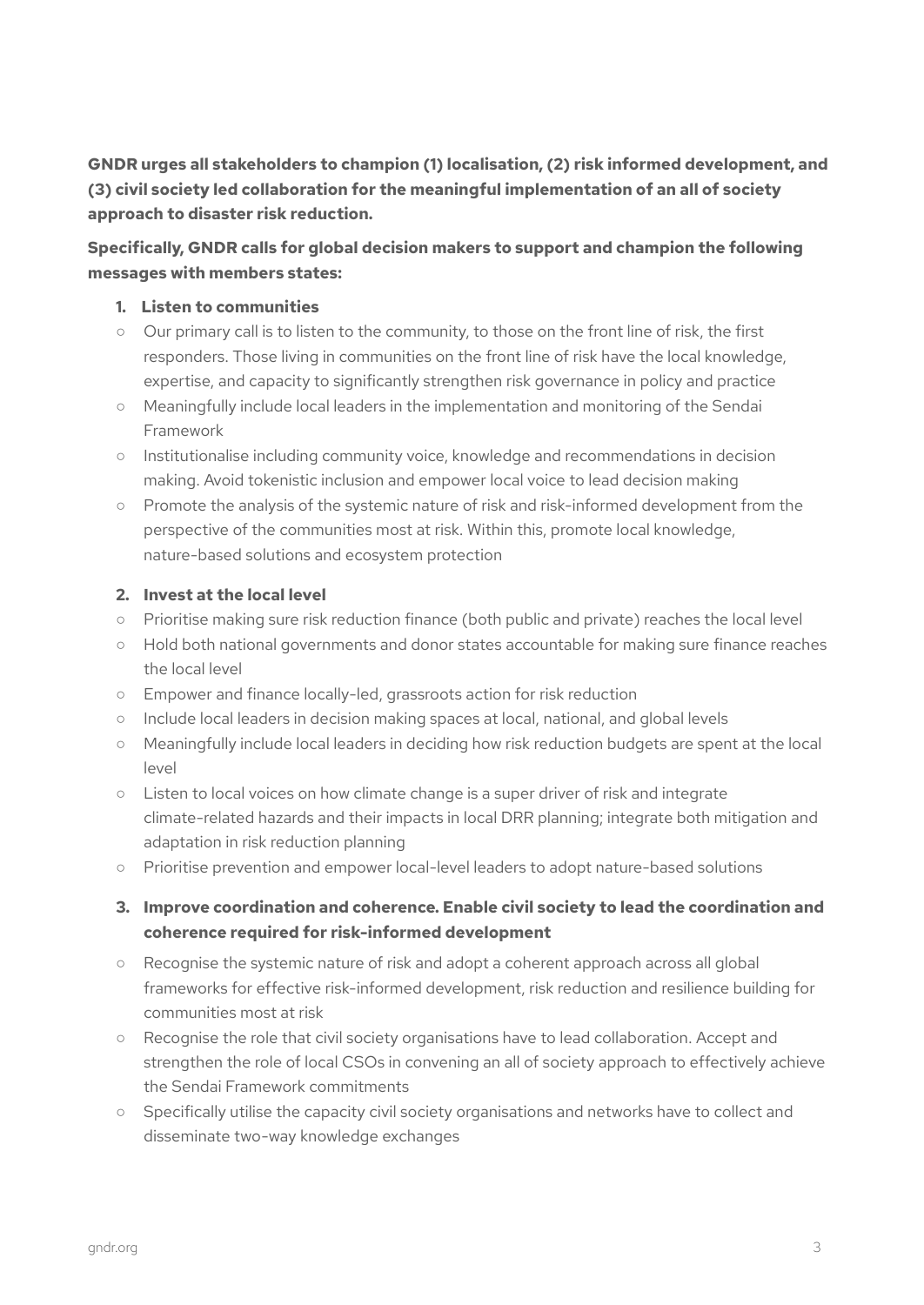- Support civil society organisations to work with government delegations on integrating DRR road maps and national adaptation plans
- Link DRR decision making to climate change negotiations, specifically to loss and damage and the need for the global north to increase financial support to the global south
- Incorporate the understanding of the Intergovernmental Panel on Climate Change (IPCC) 6th Report into the strategy for implementing the second half of the Sendai Framework for Action
- Strengthen the harmonisation of all 2030 agendas and in particular work to meaningfully integrate risk-informed development across the Sendai Framework, the Paris Agreement, and the Sustainable Development Goals

# **4. Empower women leaders. Recognise and tackle gender inequality as a driver of risk**

- Recognise gender inequality as a barrier to achieving the Sendai Framework targets and invest in action to meaningfully tackling gender inequality for strengthened disaster risk reduction
- Empower women leaders to meaningfully engage in disaster risk reduction at all levels
- $\circ$  Recognise paragraph 36 $^{[6]}$ in the Sendai Framework that focuses on inclusion and the barriers that persist to meaningful inclusion of women at all levels of risk reduction decision making in both policy and practice

# **5. Strengthen DRR governance in conflict affected states**

- Those on the front line of disaster risk in fragile states specifically call on the global community to implement risk governance
- Support conflict-affected and fragile states to implement disaster risk reduction governance, policy, and plans
- Invest in understanding which conflict-affected states do not meaningfully include DRR governance; understand the barriers and identify solutions
- Specifically understand how risk reduction finance can reach the local level in fragile states and what the international community needs to do to ensure this happens

#### **6. Involve children and youth in disaster risk reduction**

- Recognise the importance of multigenerational action for risk reduction
- Reflect on paragraph 36 of the Sendai Framework and understand why young people feel that they are not yet meaningfully included in decision making and work to address this
- Meaningfully include children and youth leaders in all levels of disaster risk reduction decision making and continue to prioritise education on risk reduction and resilience

# **7. Learn from Covid-19**

- Understand and address the weakness in governance that Covid-19 demonstrated
- Recognise the specific failures of risk governance and increase the number of UN Member States equipped with quality multi-stakeholder DRR governance body/arrangements that include civil society representation and adequately reflects all parts of society
- Learn from the social, economic and political elements of risk reduction highlighted by the pandemic
- Include biological disasters, such as pandemics in the Sendai Framework going forward